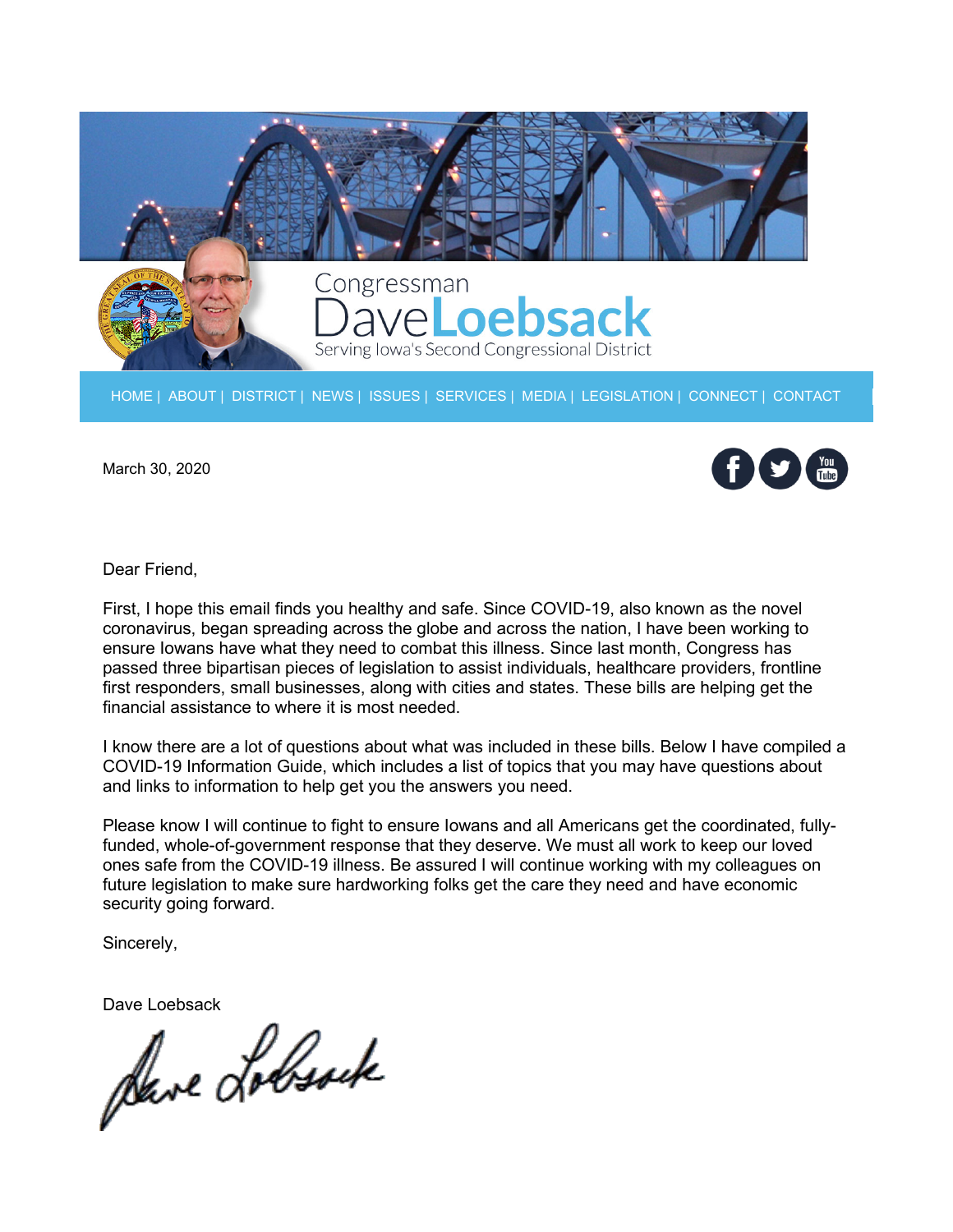# **COVID-19 Information Guide**

## **Unemployment/Paid Leave**

Iowa Workforce Development [www.IowaWorkforceDevelopment.gov](https://loebsack.house.gov/components/redirect/r.aspx?ID=470009-70846675)

#### **Agriculture**

US Department of Agriculture [https://www.usda.gov/coronavirus](https://loebsack.house.gov/components/redirect/r.aspx?ID=470010-70846675) USDA Rural Development [https://rd.usda.gov/coronavirus](https://loebsack.house.gov/components/redirect/r.aspx?ID=470011-70846675)

#### **Small Business**

Iowa Economic Development [https://www.iowaeconomicdevelopment.com/businessrecovery](https://loebsack.house.gov/components/redirect/r.aspx?ID=470012-70846675) Small Business Committee [Small Business Owners Guide to the CARES Act](https://loebsack.house.gov/components/redirect/r.aspx?ID=470013-70846675)

## **Payments to Individuals**

Internal Revenue Service (IRS) [https://www.irs.gov/coronavirus](https://loebsack.house.gov/components/redirect/r.aspx?ID=470014-70846675) Ways and Means Committee [Ways and Means Committee FAQ](https://loebsack.house.gov/components/redirect/r.aspx?ID=470015-70846675)

## **SNAP/Hunger Assistance**

USDA Food Nutrition Service [https://www.fns.usda.gov/disaster/pandemic/covid-19](https://loebsack.house.gov/components/redirect/r.aspx?ID=470016-70846675) House Agriculture Committee [Coronavirus and Anti-Hunger Programs](https://loebsack.house.gov/components/redirect/r.aspx?ID=470017-70846675)

#### **Healthcare**

Energy and Commerce & Ways and Means Committees [FAQs: Health Care Provisions in H.R. 748, the CARES Act](https://loebsack.house.gov/components/redirect/r.aspx?ID=470018-70846675)

#### **Education/Student Loans** US Department of Education [https://www.ed.gov/coronavirus](https://loebsack.house.gov/components/redirect/r.aspx?ID=470019-70846675)